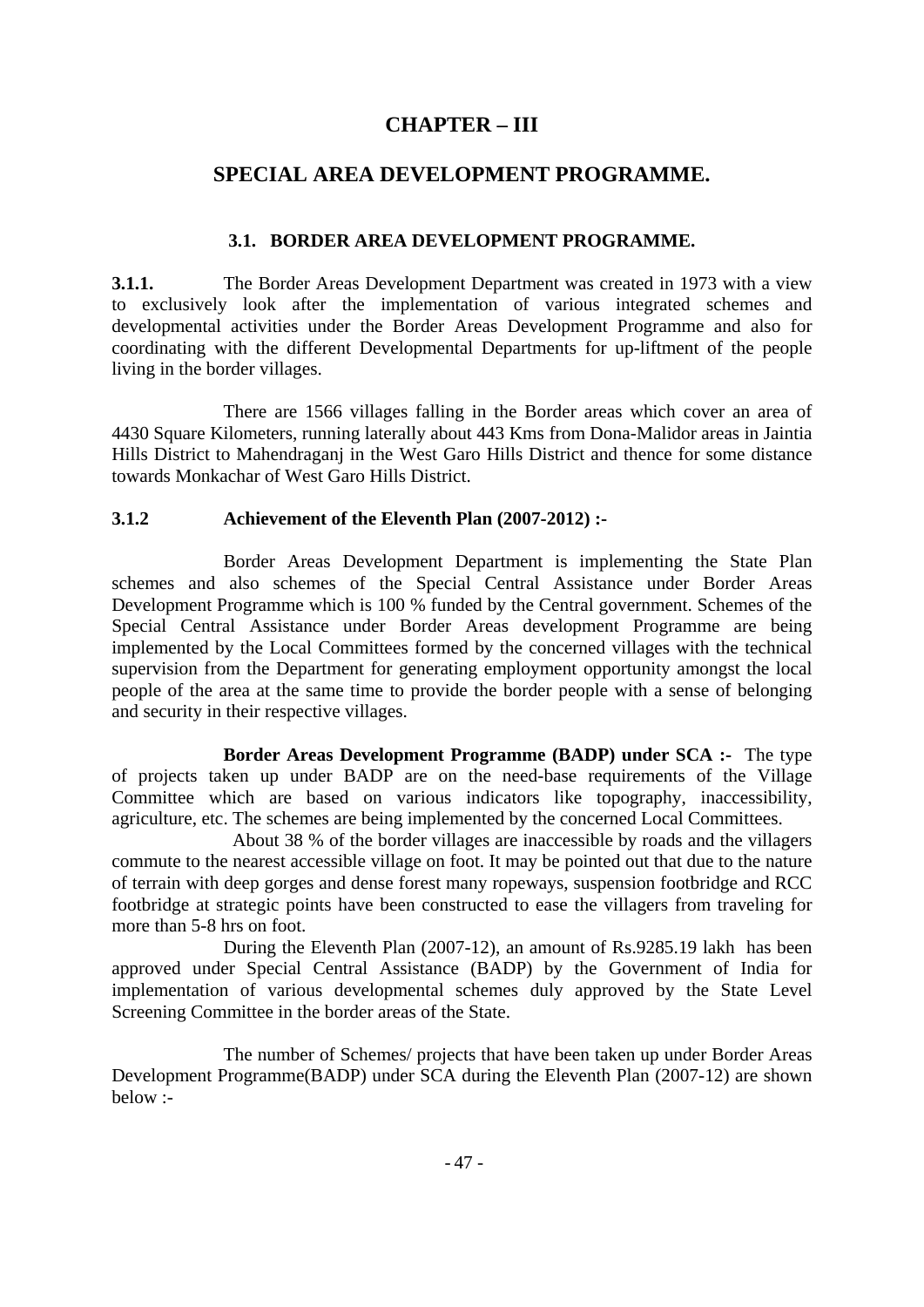|                | S.C.A. under B.A.D.P.                |                |            |
|----------------|--------------------------------------|----------------|------------|
| 1              | Ropeways                             | 18             | <b>Nos</b> |
| $\overline{2}$ | Godowns                              | 3              | <b>Nos</b> |
| 3              | Footbridges                          | 204            | <b>Nos</b> |
| $\overline{4}$ | Playgrounds                          | 88             | <b>Nos</b> |
| 5              | <b>Link Roads</b>                    | 163            | <b>Nos</b> |
| 6              | <b>Community Halls</b>               | 86             | <b>Nos</b> |
| $\overline{7}$ | Animal Husbandary                    | 32             | <b>Nos</b> |
| 8              | Footpath                             | 120            | <b>Nos</b> |
| 9              | Parks                                | $\overline{4}$ | <b>Nos</b> |
| 10             | <b>School Buildings</b>              | 227            | <b>Nos</b> |
| 11             | Health & Sanitations                 | 35             | <b>Nos</b> |
| 12             | <b>Waiting Sheds</b>                 | $\overline{7}$ | <b>Nos</b> |
| 13             | <b>Soaking Ponds</b>                 | 7              | <b>Nos</b> |
| 14             | <b>Fishery Ponds</b>                 | 107            | <b>Nos</b> |
| 15             | <b>Market Stalls</b>                 | 9              | <b>Nos</b> |
| 16             | <b>Small Scale Industrial Sector</b> | 12             | <b>Nos</b> |
| 17             | Embankment/Protection Wall           | 19             | <b>Nos</b> |
| 18             | <b>Water Supply</b>                  | 42             | <b>Nos</b> |
| 19             | Stadium                              | $\mathbf{1}$   | <b>Nos</b> |
| 20             | <b>Multi Facility Center</b>         | $\mathbf{1}$   | <b>Nos</b> |
| 21             | Others                               | 122            | <b>Nos</b> |
| 22             | <b>Multifacility Centre</b>          | 24             | Nos.       |
| 23             | <b>Fishing Ponds</b>                 | 107            | Nos.       |

 **Rural Roads:-** Road communication is the main contributing factor for accelerating the pace of all round development activities particularly in the border areas of the State. During the  $11<sup>th</sup>$  Plan (2007-12) an amount of Rs.2300.00 lakhs has been allocated under State Plan for construction of rural roads in the border areas and the same has been fully utilized for construction of 30.00 Kms.

**Education :-** During the  $11<sup>th</sup>$  Plan (2007-12), an amount of Rs. 210.00 lakh has been sanctioned for providing stipend/scholarship to 14876 students hailing from the notified border villages of the State studying in different Secondary Schools, Higher secondary Schools, Colleges and University in the country. For scholarship/stipend scheme is being implemented through the Education Department.

**Land Acquisition & Construction of Office Buildings of Border Areas Development Officers.:-** During the 11<sup>th</sup> Plan (2007-12), an amount of Rs. 220.00 lakh has been sanctioned for the Construction/Improvement/ Renovation/ Painting/ Electrification/Water Supply of Departmental buildings of Border Areas Development Officers.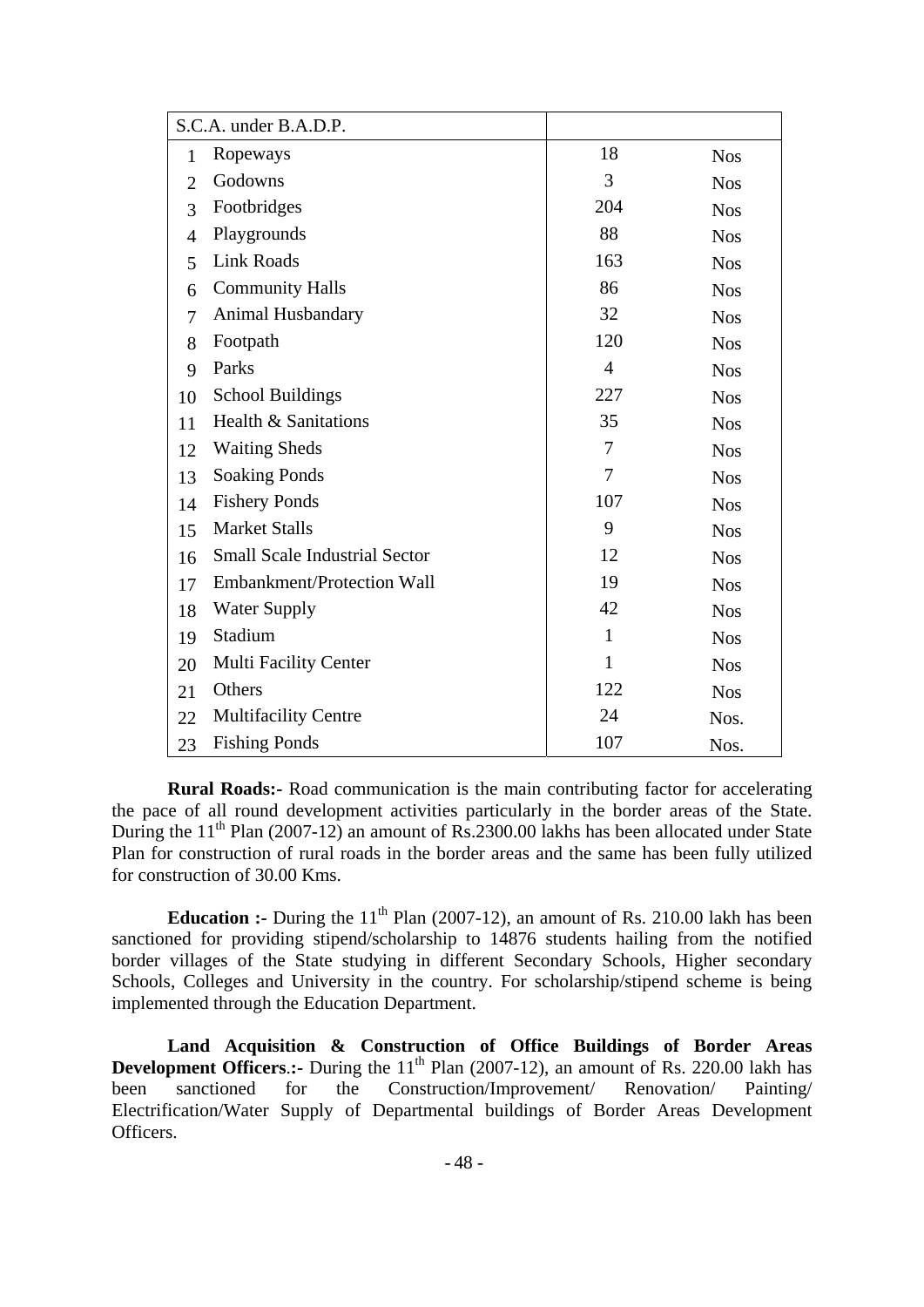#### **Special Plan Assistance – Multi Facility Centres (MFC) in Rural Meghalaya :-**

There are about 6000 villages in Meghalaya of which 1523 villages are located in the border areas. As Meghalaya is under the Sixth Schedule area, there is no Panchayat Raj Institutions (PRI) in the State. The traditional institutions of village durbar, nokma, syiem and dolloi have a key role in decision making on issues concerning the community and on land matters. There are also institutions like the Seng Kynthei (women association), Seng Samla (youth association), mother's union etc., which concern themselves with the well being and interests of particular sections of the community. New structures such as the Village Employment Council (VEC), Area Employment Council (AEC), Village Water and Sanitation Committee (VWSC) etc., have been created to implement various flagship development programmes of the government. There is a strong need to nurture and support these grass root institutions and to effectively partner with them to strengthen governance and to achieve overall well being of the people.

Due to the absence of a legacy of PRIs, little investment has been made in basic infrastructure necessary for grassroots governance institutions. The house of the traditional headman would be the usual meeting place. With generational shifts and greater public awareness, there is an increasing articulation for more neutral public spaces. This is a demand which is strongly articulated by youth and women's groups who have argued that decision making bodies at the village level cannot be expected to be platforms for genuine debate unless this is done in appropriate settings. Nurturing and partnering with traditional as well as newer structures should therefore involve, creation of basic infrastructure at the village and cluster levels and secondly, capacity building of the various sections of the community- traditional elders, women and the youth. The village communities attach high priority to the creation of infrastructure in the form of community halls and meeting halls as most villages do not have any place where the community can meet and deliberate on common issues.

A Multi- Facility Centre (MFC) is therefore visualized as a means to bridge one of the basic infrastructure gaps in the villages. The centre is envisaged as the hub of community life and not simply a community hall / meeting hall.. It is therefore meant to meet multiple objectives. During the year 2010-11, an amount of Rs. 7.68 crores has been sanctioned under Special Plan Assistance for implementation of 24 Multi Facility Centres @ Rs. 32 lakh each.

# **3.1.3.** Proposed Outlay for the 12<sup>th</sup> Plan (2012- 17) and Annual Plan (2013-14) :-

 The areas bordering the Indo-Bangladesh boundary continues to lack infrastructural facilities. The approach in the  $12<sup>th</sup>$  plan consists of the following :-

1. In view of the fact that connectivity plays an important role in development and 38% of border villages are still inaccessible by road, due to the nature of terrain, construction of RCC and suspension footbridges, ropeways, internal link roads to ease the problem of the border villages at strategic location will be the main focus during the  $12^{th}$  Plan.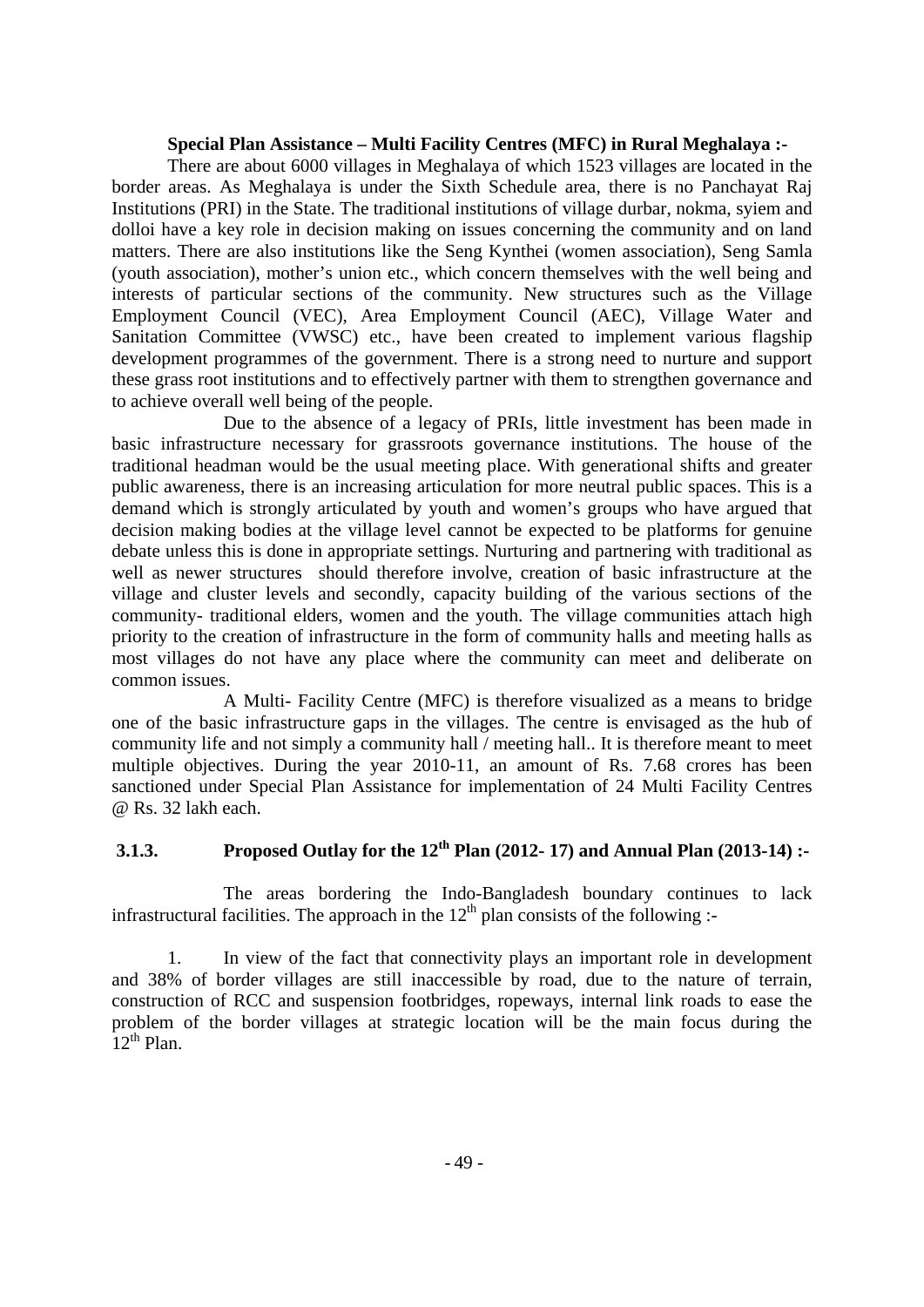2. About 5% of funds under BADP under SCA w.e.f. 2012-13 has been earmarked for skill development with a focus on skill enhancement by way of training in various activities in tourism related activities, weaving, handicraft, etc. which are feasible and viable for the border villages.

3. The scheme for awarding scholarship to the students hailing from the notified border villages will continue during the  $12<sup>th</sup>$  Five Year Plan.

**The proposed outlay for Border Area Development Sector during the 12th Plan(2012-17)is Rs.14000.00 lakh which includes Rs.11000.00 lakh under SCA for Border Areas Dev. Programme(BADP), Rs.520.00 lakh under Art.275(1), Rs.262.00 lakh under SPA and Rs.2218.00 lakh for other Border Area Dev. Programmes. The proposed outlay for the Annual Plan 2013-14 is Rs.3950.00 lakh which includes Rs.2100.00 lakh under SCA for BADP, Rs.115.00 lakh under Art.275(1), Rs.1000.00 lakh under SPA and Rs.735.00 lakh for other Border Areas Dev. Programmes.** 

 The broad break up for implementation of the schemes/ programmes of the Eleventh Plan (2007-2012), Annual Plan (2012-13),  $12<sup>th</sup>$  Plan (2012-17) and Annual Plan (2013-14) are indicated in the table below :

| Sl.<br>No. | Name of schemes                             | $11th$ Plan<br>$(2007-12)$ | $11th$ Plan<br>$(2007 -$ | <b>Annual</b><br>Plan         | 12th Plan<br>$(2012-17)$ | <b>Annual Plan</b><br>2012-13 |                | <b>Annual</b><br>Plan     |
|------------|---------------------------------------------|----------------------------|--------------------------|-------------------------------|--------------------------|-------------------------------|----------------|---------------------------|
|            |                                             | Projected                  | 12)                      | $(2011-12)$                   | <b>Tentative</b>         | <b>Approved</b>               | <b>Anticpd</b> | $(2013-14)$               |
|            |                                             | Outlay                     | <b>Actual</b><br>Expdr.  | <b>Actual</b><br><b>Expdr</b> | Projected<br>Outlay      | Outlay                        | . Expdr.       | <b>Proposed</b><br>Outlay |
| 1.         | <b>Education:</b>                           |                            |                          |                               |                          |                               |                |                           |
|            | Scholarship and stipend.                    | 210.00                     | 187.70                   | 46.91                         | 225.00                   | 50.00                         | 50.00          | 50.00                     |
| 2.         | Road programme<br>$PWD(R)$ :                |                            |                          |                               |                          |                               |                |                           |
|            | Border Areas under<br>PWD-Rural Roads.      | 2300.00                    | 872.62                   | 125.00                        | 637.50                   | 130.00                        | 130.00         | 150.00                    |
| 3.         | <b>Border Areas</b>                         |                            |                          |                               |                          |                               |                |                           |
|            | Dev.(Directorate) :                         |                            |                          |                               |                          |                               |                |                           |
|            | Direction &<br>Administration.              | 253.50                     | 339.57                   | 105.11                        | 357.50                   | 50.00                         | 50.00          | 50.00                     |
| 4.         | Agro-Custum-Hiring in                       | 16.50                      | 20.52                    | 5.63                          | 33.00                    | 7.00                          | 7.00           | 5.00                      |
|            | the Border Areas.                           |                            |                          |                               |                          |                               |                |                           |
| 5.         | Land Acqisition &                           | 220.00                     | 220.58                   | 18.35                         | 445.00                   |                               |                |                           |
|            | Construction of office                      |                            |                          |                               |                          |                               |                |                           |
|            | Building of BADOs.                          |                            |                          |                               |                          |                               |                |                           |
| 6.         | Special Central                             | 14409.00                   | 9285.19                  | 3140.00                       | 11000.00                 | 2100.00                       | 2100.00        | 2100.00                   |
|            | Assistance under Border                     |                            |                          |                               |                          |                               |                |                           |
|            | Areas Programme.                            |                            |                          |                               |                          |                               |                |                           |
| 7.         | Central Assistance under<br>Art. $275(1)$ . | 1500.00                    | 34.83                    |                               | 520.00                   | 115.00                        | 115.00         | 115.00                    |
| 8.         | One time ACA for Const.                     |                            | 300.00                   |                               |                          |                               |                |                           |
|            | of Dawki-Bholaganj                          |                            |                          |                               |                          |                               |                |                           |
|            | Road.                                       |                            |                          |                               |                          |                               |                |                           |
| 9.         | Ideal Fish production                       |                            | 5.02                     |                               |                          |                               |                |                           |
|            | Farm & Multipurpose                         |                            |                          |                               |                          |                               |                |                           |
|            | Dev. Project.                               |                            |                          |                               |                          |                               |                |                           |
| 10.        | Construction of                             |                            | 96.85                    | 96.85                         | 520.00                   | 115.00                        | 115.00         | 300.00                    |
|            | Ropeways.                                   |                            |                          |                               |                          |                               |                |                           |
| 11.        | <b>SPA</b> under Border                     |                            |                          |                               |                          |                               |                |                           |